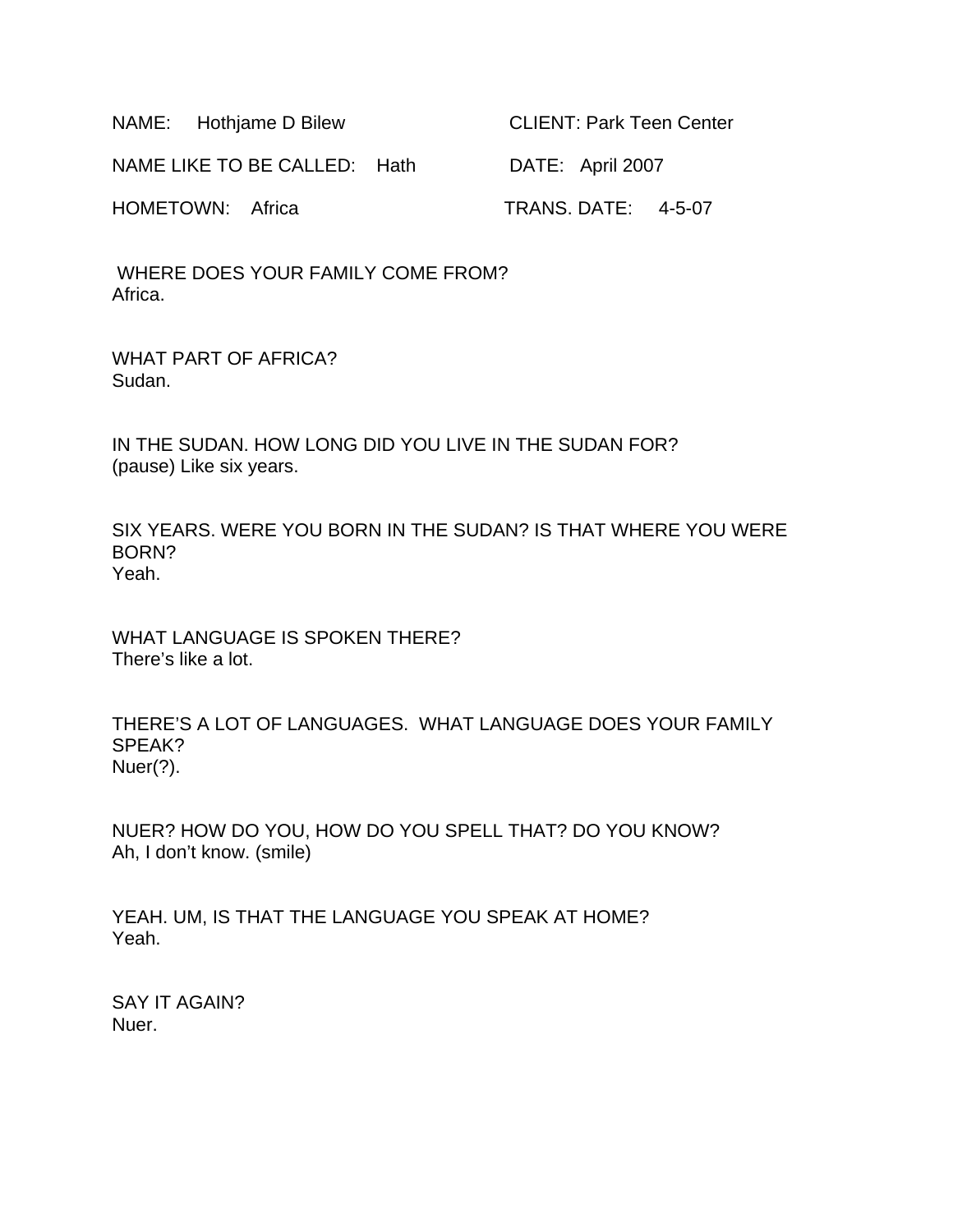NUER. Yeah.

OK, NUER. UM, WHAT PART OF SUDAN DID YOU LIVE IN? NORTH, SOUTH… I don't know. I don't know.

YOU DON'T KNOW. DO YOU KNOW THE NAME OF THE VILLAGE THAT YOU LIVED IN? Hum um. (no)

NO. WHAT DO YOU REMEMBER ABOUT THE SUDAN? It was fun.

IT WAS FUN. WHAT WAS FUN ABOUT IT? There was no, uh, curfew. I can go to school whenever I want. I could go anything.

REALLY. (yeah) UM, HOW BIG WAS YOUR TOWN? Just like a small village.

JUST A LITTLE VILLAGE. WHAT WAS YOUR HOUSE LIKE? A hut.

IT WAS A HUT. HOW MANY FAMILY MEMBERS LIVED IN THE TOWN? I don't know that.

UM, DID… WHAT FAMILY MEMBERS LIVED THERE? In my town, my grandma, my cousin, my aunt, my other aunt, and my mom's grandma.

DID YOU PLAY WITH YOUR COUSIN A LOT? Yeah.

HOW MANY BROTHERS AND SISTERS DO YOU HAVE, DID YOU HAVE THEN? Including me? (UM HUM) They, we had this one dude, he just lived with us. So now if he came to, uh, with us we would have, uh, we would have at least nine brothers and sisters or something.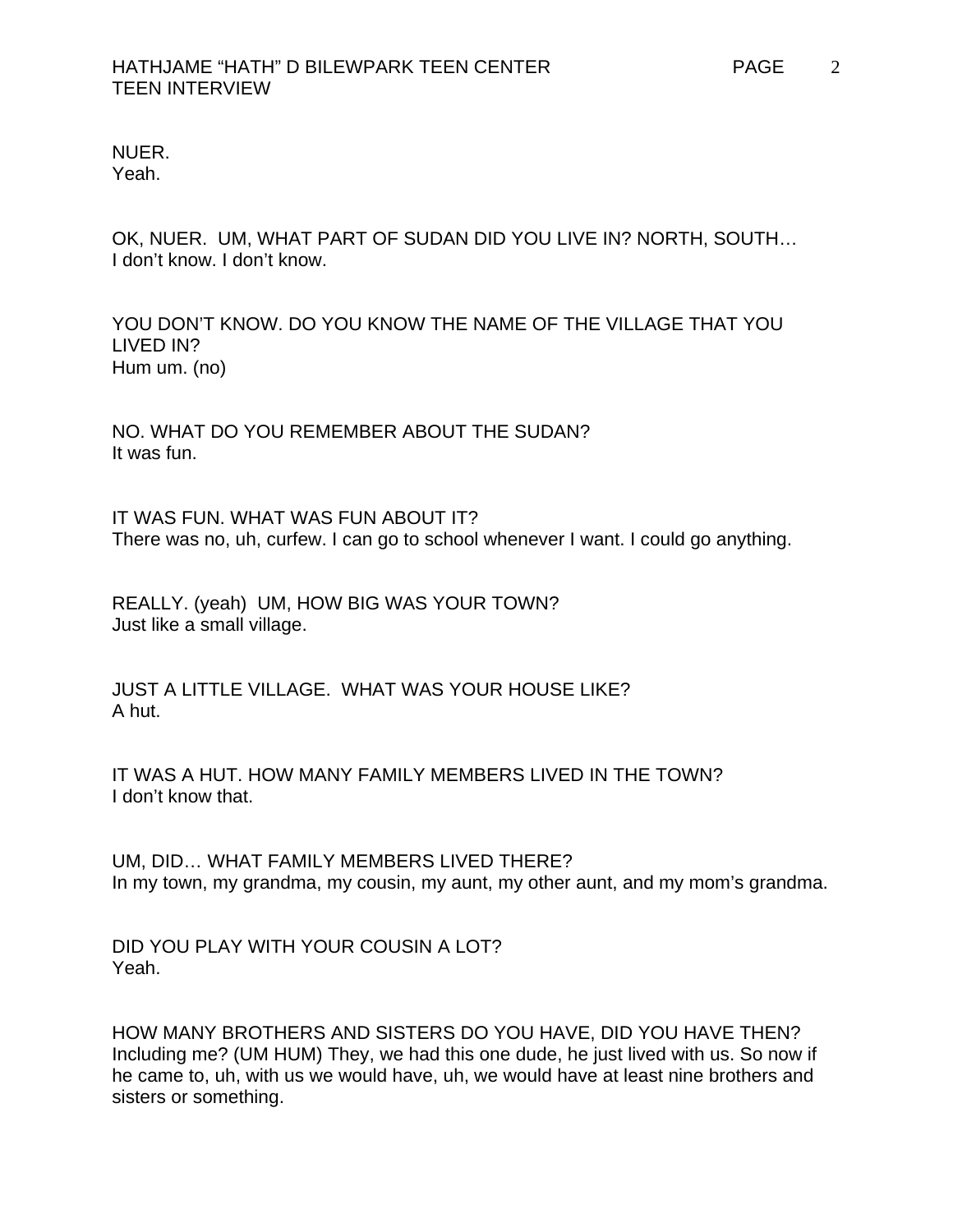WOW, THAT'S A LOT. WHERE DO YOU FALL? Me? I'm like in the middle. I'm the second oldest.

SECOND OLDEST? SO YOU HAVE SIX YOUNGER THAN YOU OR SEVEN? No, if the other dude came, then it would be seven. (SEVEN YOUNGER THAN YOU) But now there is my younger brother who is like 11, and there is my sister who is 8, gonna turn 9, there is my sister who just turned 7, and my little brother who is three and my little, my baby sister who is one.

WOW. THAT'S A BIG FAMILY. UM, WHAT DO YOU REMEMBER ABOUT THE TRANSPORTATION? HOW DID YOU GET FROM PLACE TO PLACE? It was fun. First we went on a truck for like six or 17 hours. We drove. Like after that we came to, um, it's like a different part of or a different country. Then we lived there for like a month and we got on a plane to New York. We lived in New York six, six months, then we went to Texas. After… We lived in Texas like three or two, two or three years, and Nebraska where I lived in Norfolk three years, and then I came here.

OH. THAT'S A LOT OF MOVING. WHAT WERE SOME OF THE FUN THINGS THAT YOU'D DO IN SUDAN WITH YOUR COUSINS? Play. (OR, OR YOUR BROTHERS AND SISTERS) Um, go, I don't know, hunt. Uh, get fruit. Run around, play, go swimming. Anything.

#### WHAT WOULD YOU HUNT FOR?

I don't know, like deer, uh, there was deer, there was this kinda bird, I don't know what it is. There is little fish. That's a fun, that's the only funnest thing you can do there, fishing. (YEAH) They got like a big lake. No snakes cause it's like hot in the lake so the snake go there, they would just die or dry up or something. (YEAH) It's fun to play there cause there is like, there is dangers but they don't come around like a lot.

#### WHAT DANGERS?

Giant cats. Maybe a bear or something… Not a bear, a guerrilla. And other, mostly giant cats. (LIKE LIONS AND…) Tigers and cougar, not cougars, uh, cheetahs.

CHEETAHS. BUT THEY, DID YOU SEE THEM? (pause) YOU'VE SEEN THEM. I've seen like most of the animals. Zebras, uh, what is it, giraffes, antelope, deer, uh, what they are, like water birds. I've seen lions from far, like about outside to here.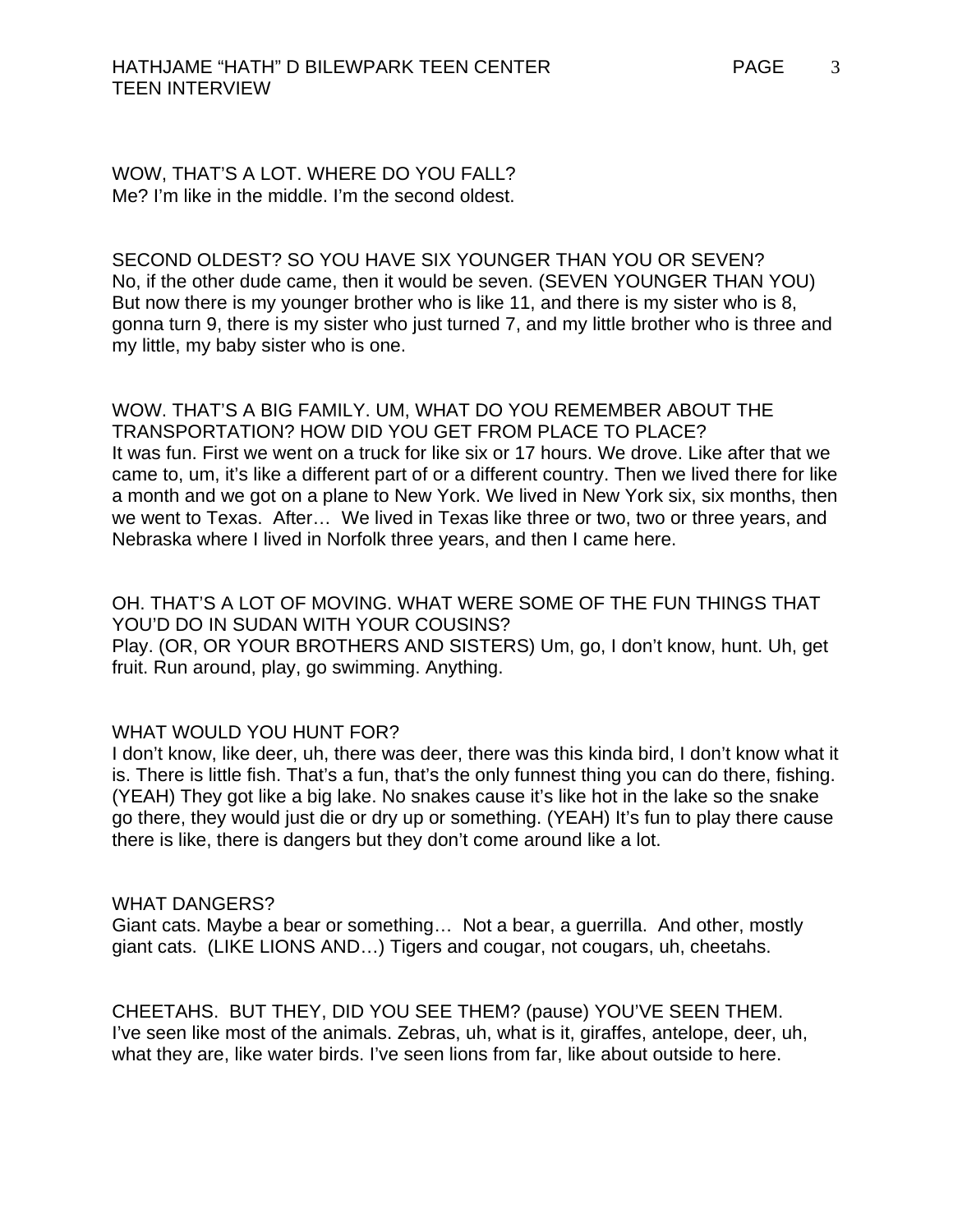### HATHJAME "HATH" D BILEWPARK TEEN CENTER PAGE TEEN INTERVIEW

SO THAT'S PROBABLY LIKE 100 YARDS, 200 YARDS. (yeah) WOW, THAT'S STILL CLOSER THAN I'D LIKE TO GET. DID YOU SELL ELEPHANTS? Yeah. (THAT'S SO COOL) Big, hairy. They're like hairy cause they got thick hair. They got little hair pointing out of their skin.

I'VE ONLY SEEN THAT STUFF ON TV. THAT WOULD BE, UH, THAT WOULD BE FUN TO SEE. Or scary.

DID YOU PLAY ANY SPORTS? Soccer.

SOCCER. Yeah.

DID YOU GUYS HAVE A SOCCER BALL?

Yeah. We didn't know there was a game called basketball, baseball, foot-, or football. Cause there we called football soccer. (UM HUM) And so that's al we did. That's all we did at school.

WAS PLAY SOCCER. DO YOU STILL PLAY SOCCER NOW? Yeah, sometimes.

YEAH. DO YOUR PARENTS TELL YOU THINGS ABOUT THE SUDAN? (yeah) LIKE WHAT IT WAS LIKE WHEN THEY WERE GROWING UP AND STUFF LIKE THAT? WHAT ARE SOME THINGS THAT THEY TELL YOU?

It wasn't easy for them. Like since I'm in America now, it was harder for them to grow up and go to school. Cause here school is easier than there back there. The math they teach in here they are probably teaching fifth graders back there.

REALLY? Yeah. It's like harder.

AND SO YOUR PARENTS THINK THAT YOU HAVE IT EASIER HERE? Yeah.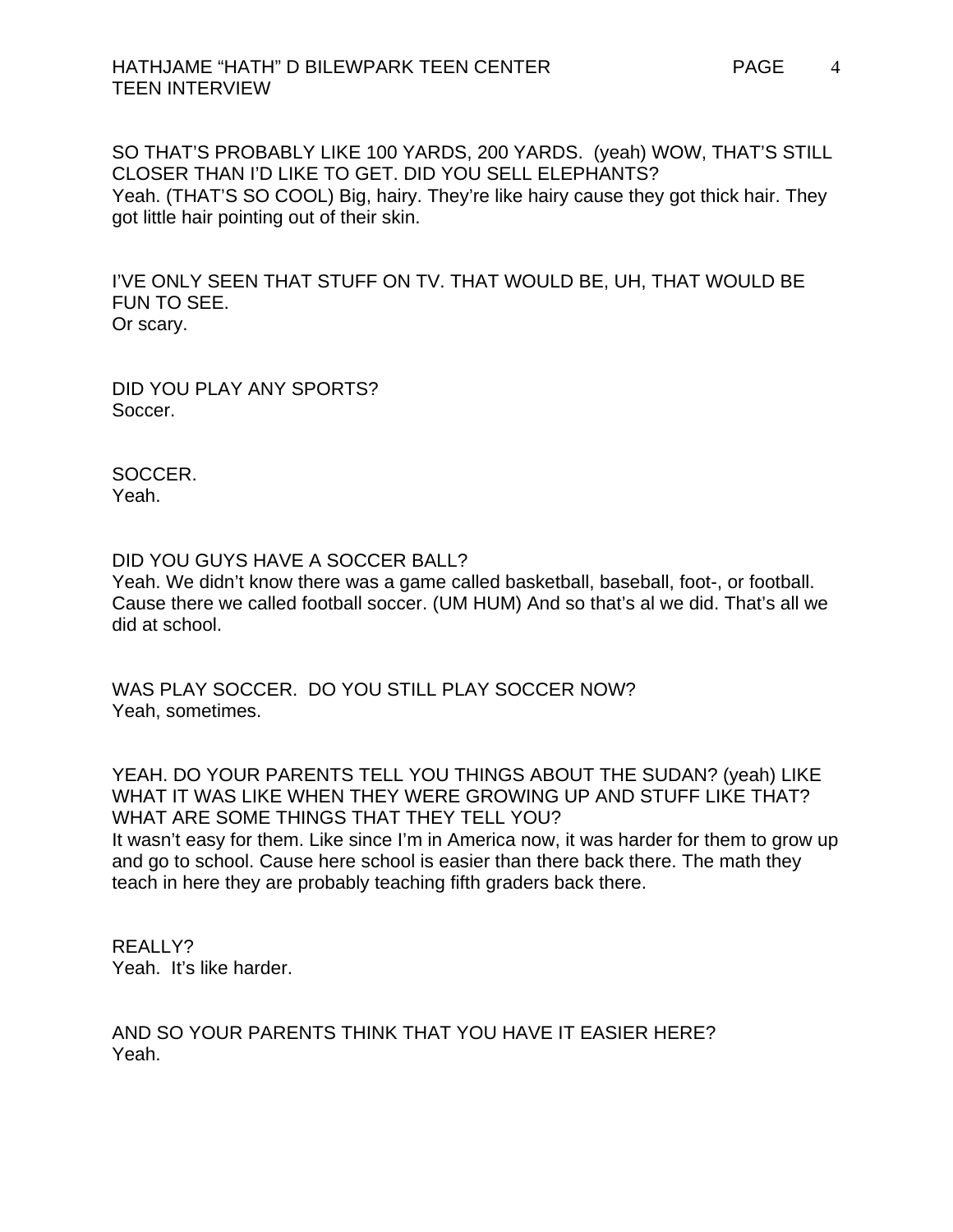### HATHJAME "HATH" D BILEWPARK TEEN CENTER TEEN INTERVIEW

WHAT, WHAT ARE SOME OTHER STORIES THAT THEY TELL YOU? I don't remember that much. Like…

WHEN THEY TELL YOU STORIES ARE THEY MAINLY POSITIVE OR NEGATIVE ABOUT SUDAN? Some of them are positive, but most of them are negative.

MOST OF THEM ARE NEGATIVE? WHAT'S AN EXAMPLE OF A NEGATIVE ONE? Sudan, you could get killed by a lion if you do something. Or hippo.

UM, THAT WOULD BE, THAT WOULD BE NEGATIVE. DID THEY EVER DAY THAT THEY LOST A FAMILY MEMBER? Yeah. My grandpa, I never saw him. Uh, my (inaud) who I never saw.

WHY?

I don't know. I was like a little kid. I didn't even know I had a grandpa. But…

DID THEY TELL YOU HOW HE DIED? No.

THAT'S TOO BAD. I'M SORRY. UM, HOW DO YOU FEEL ABOUT SUDAN WHEN THEY TELL YOU STORIES AND WHAT YOU, WHAT YOU REMEMBER? Still fun.

YEAH. YOU'D STILL LIKE TO GO BACK. Yeah. I might like in when I'm 20 or 18 for just, for like a year. And then I'll come back.

YEAH? UM, WHAT HAVE THEY TOLD YOU ABOUT WHY YOU GUYS CAME TO AMERICA? Cause of the war I think. Yeah, it was the war.

THERE WAS THE WAR. THEY CAME BECAUSE OF THE WAR? (yeah) UM, WAS YOUR VILLAGE INVOLVED WITH THE WAR? Well, they could attack it any time they want to, something...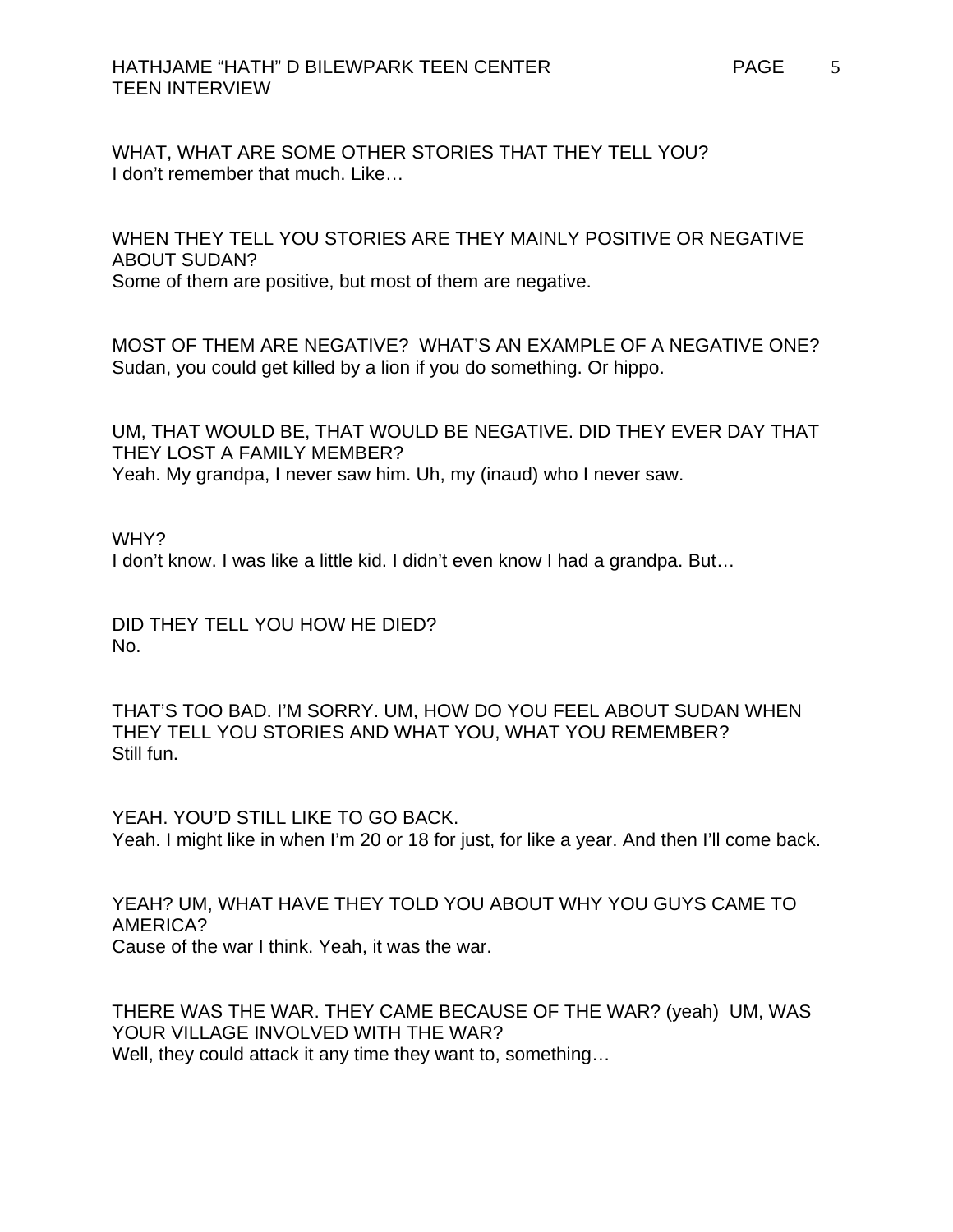### HATHJAME "HATH" D BILEWPARK TEEN CENTER PAGE TEEN INTERVIEW

YEAH. SO THAT'S KINDA DANGEROUS. HAVE ANY OF YOUR FAMILY MEMBERS FOUGHT IN THE WAR? There is my uncle the general.

HE'S A GENERAL? Yeah.

YOUR UNCLE IS THE GENERAL?

Uh, uh, I think last time we heard he like got snake bite, he had been in, got bitten in the leg by a snake. It was poisonous.

DID HE LIVE? I don't know. I think he did. Yeah.

YEAH? KINDA YOU'RE IN A WAR WHERE PEOPLE ARE TRYING TO KILL YOU AND YOU SURVIVE THAT, BUT THEN A SNAKE BITES YOU. THAT KINDA STINKS. SO WHAT DID YOU KNOW ABOUT AMERICA BEFORE YOU CAME HERE? Nothing.

NOTHING. No.

DID YOU READ ANY BOOKS OR DID THE TEACHERS TELL YOU ANYTHING? Oh, they taught us the A B Cs, but that's like the African A B Cs. They still the same alphabet but they say them different there.

YEAH. HUH. UM, HOW DID YOU FEEL ABOUT COMING HERE? I was like excited because we got to do like a lot of fun things to come here.

LIKE THE TRUCK RIDE (yeah) AND THEN RIDING ON A PLANE. Saw like a lot of things on the truck.

LIKE WHAT?

Since we drive for like 17 hours, we saw a lot of animals, towns. I think there was a city we drove through. It was fun.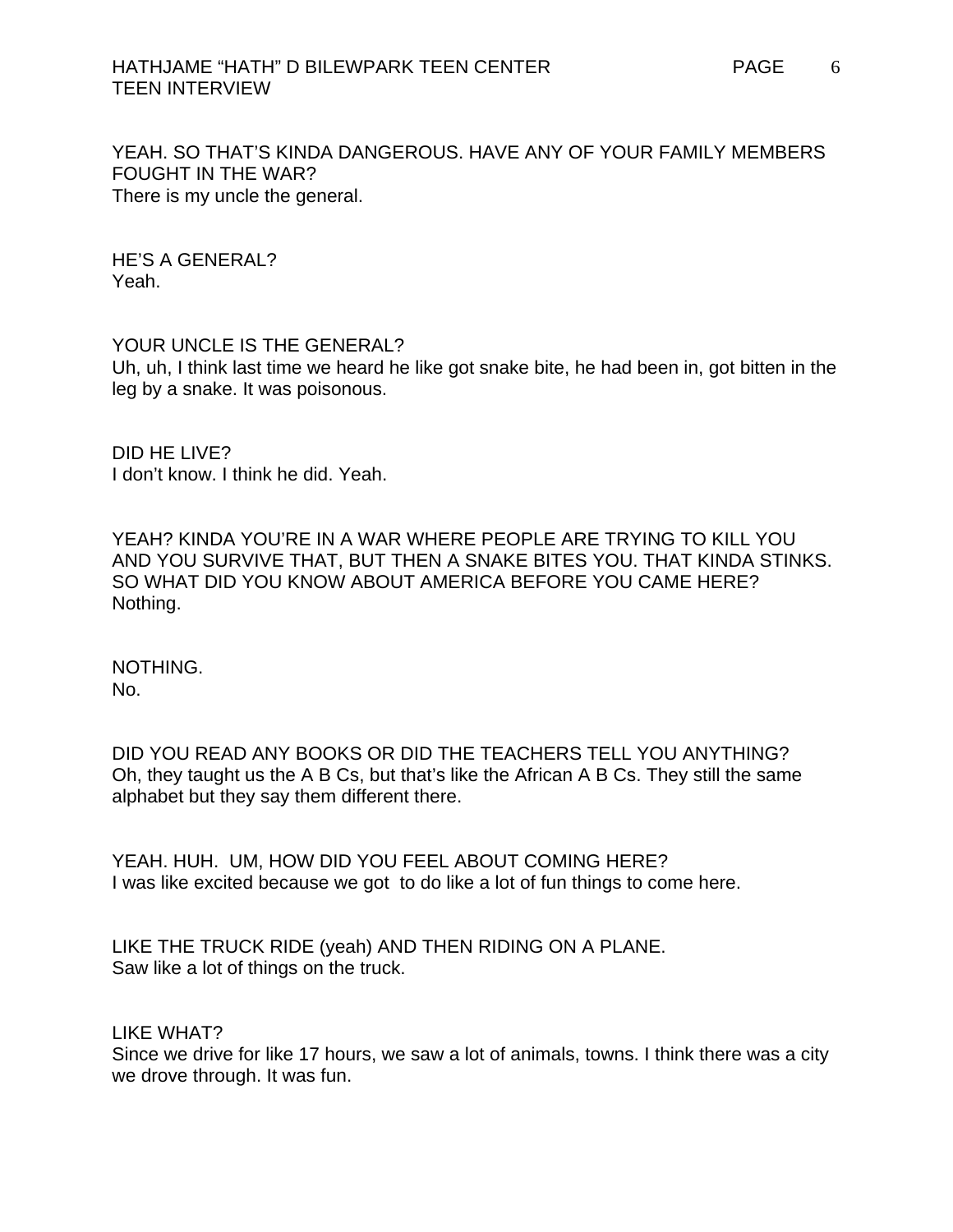DID YOU SEE A LOT OF, UH, LIKE THE ANIMALS THAT YOU TOLD ME EARLIER OUT THERE? Yeah.

UM, WERE YOU EXCITED TO FLY? No. That's the first time I test pop or Pepsi. And vegetable or the cut up vegetables, I didn't know what they were. I didn't eat em. All I did was drink pop like for two hours before I start tasting vegetables.

WHAT WOULD YOU EAT BACK IN YOUR VILLAGE? Like (inaud) cooked this one kinda bread, I don't know what it is, it's like a flat, really flat bread. (UM HUM) And some soup, like, uh, beef and stew and things. And so we'd be eating like that.

DID YOU EAT A LOT OF FRUITS? Fruits, yeah.

BUT YOU DIDN'T HAVE MUCH VEGETABLES? No, no one ate like a lot, except corn. That's like the only one.

YEAH. UM, SO WHAT DID YOU THINK ABOUT SODA? POP? It was good.

YOU LIKED IT? DO YOU STILL DRINK IT NOW? Yeah. (YEAH)

IF YOU MOVED BACK TO SUDAN RIGHT NOW, WOULD YOU MISS DRINKING SODA? Yeah.

YEAH. UM, DID YOUR PARENTS TELL YOU ANYTHING ABOUT LIVING IN AMERICA? No.

DID YOU HAVE ANY RELATIVES THAT ALREADY LIVED HERE? Like 20 of them that live here.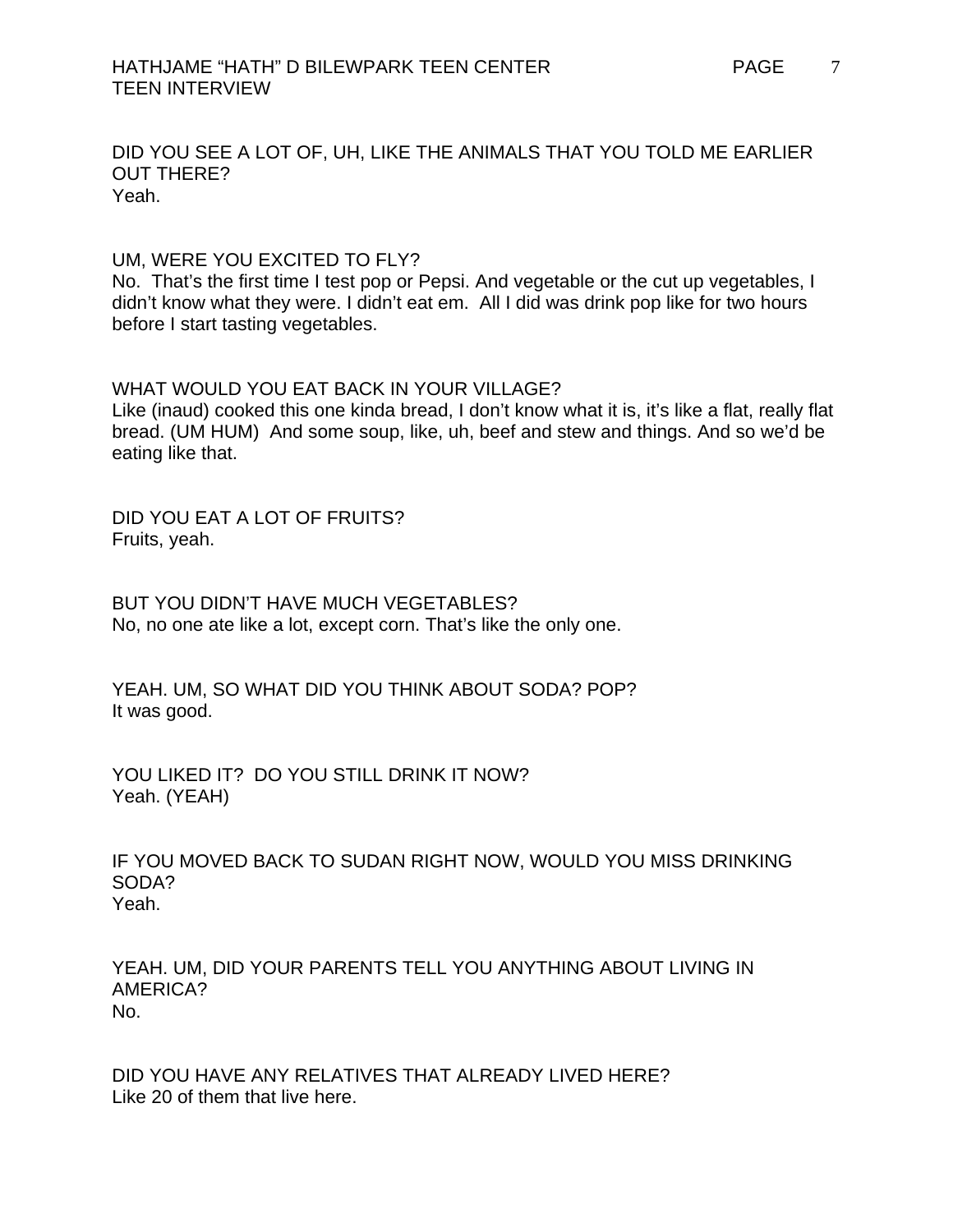SO YOU HAD QUITE A, QUITE A FEW. DID THEY TELL YOU, TELL YOUR FAMILY ANYTHING ABOUT LIVING IN AMERICA? No, cause we didn't know they were here. (OH.) (inaud) like different things.

WHAT WAS SCHOOL LIKE IN SUDAN? It was hard. Strict.

STRICT?

Yeah. Like, uh, you do something wrong, they like hit your knuckles or something.

HOW FAR AWAY WAS THE SCHOOL? You could walk there. It was like (Pause) four blocks.

SO IT WASN'T VERY FAR. HOW LONG WERE THE SCHOOL DAY? School days?

UM HUM. HOW LONG DID YOU GO TO SCHOOL EVERY DAY? Five days.

FIVE DAYS A WEEK? AND THEN YOU'D GO FROM… LIKE HERE YOU GO FROM 8 IN THE MORNING UNTIL 3. HOW LONG WERE THEY THERE? HOW LONG WERE YOUR SCHOOL DAYS THERE? DO YOU REMEMBER? I think it was like two or one. I don't know.

SO YOU'D GO EARLY IN THE MORNING UNTIL TWO? OR YOU'RE START AT TWO? No, we start, we, I think it's 8 we start. Then we go until two or one. Then we (inaud) at school.

PLAY SOCCER. Yeah.

UM, HOW BIG WERE THE CLASSROOMS? HOW MANY KIDS WERE IN THEM? They're like, there is this, it's like kindergarten, but it's called raytaban(?). It's hard, you can't say it, it's hard. It's a kindergarten class. And there is the high school, like one and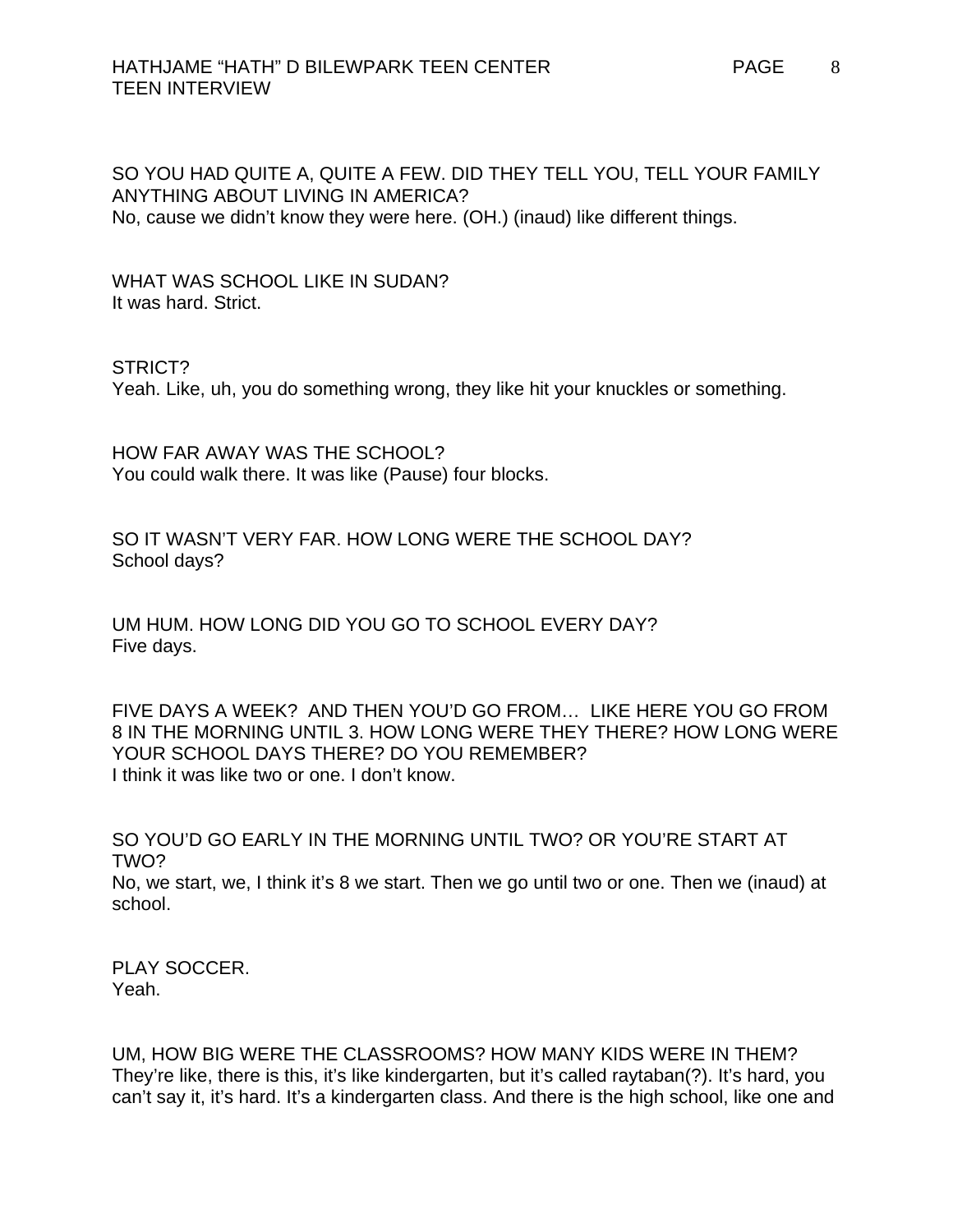up. So at kindergarten you start learning your A B Cs first and 1 2 3s. (UM HUM) After that, after you know all that, they put you up to first grade where they teach you how to add, subtract. Then in third grade you learn how to multiply, divide and all that stuff.

SO HOW MANY KIDS PER CLASSROOM? Ten.

TEN KIDS, SO THEY WERE SMALL. (um) UM, WELL THAT'S KINDA GOOD. UM, THEN HOW DID TEACHERS DISCIPLINE STUDENTS? Ruler. Whack your knuckles.

WHACK. DID YOU EVER GET YOUR KNUCKLES WHACKED? Yeah.

DID IT HURT? (pause) YEAH? DID YOU EVER DO THAT AGAIN? Yeah.

NO. WHAT WAS YOUR FAVORITE SUBJECT? Probably math.

WHAT SUBJECTS DID YOU HAVE? There was writing, reading, and math.

MATH. DID YOU HAVE ART CLASS? No.

DID YOU HAVE MUSIC CLASS? No.

WHAT WERE SOME, WHAT ARE SOME OF THE DIFFERENCES BETWEEN THIS SCHOOL AND SCHOOL IN SUDAN? The school there is shorter and there is not like there, there is no cafeteria there. There is cafeteria here. (UM HUM) And…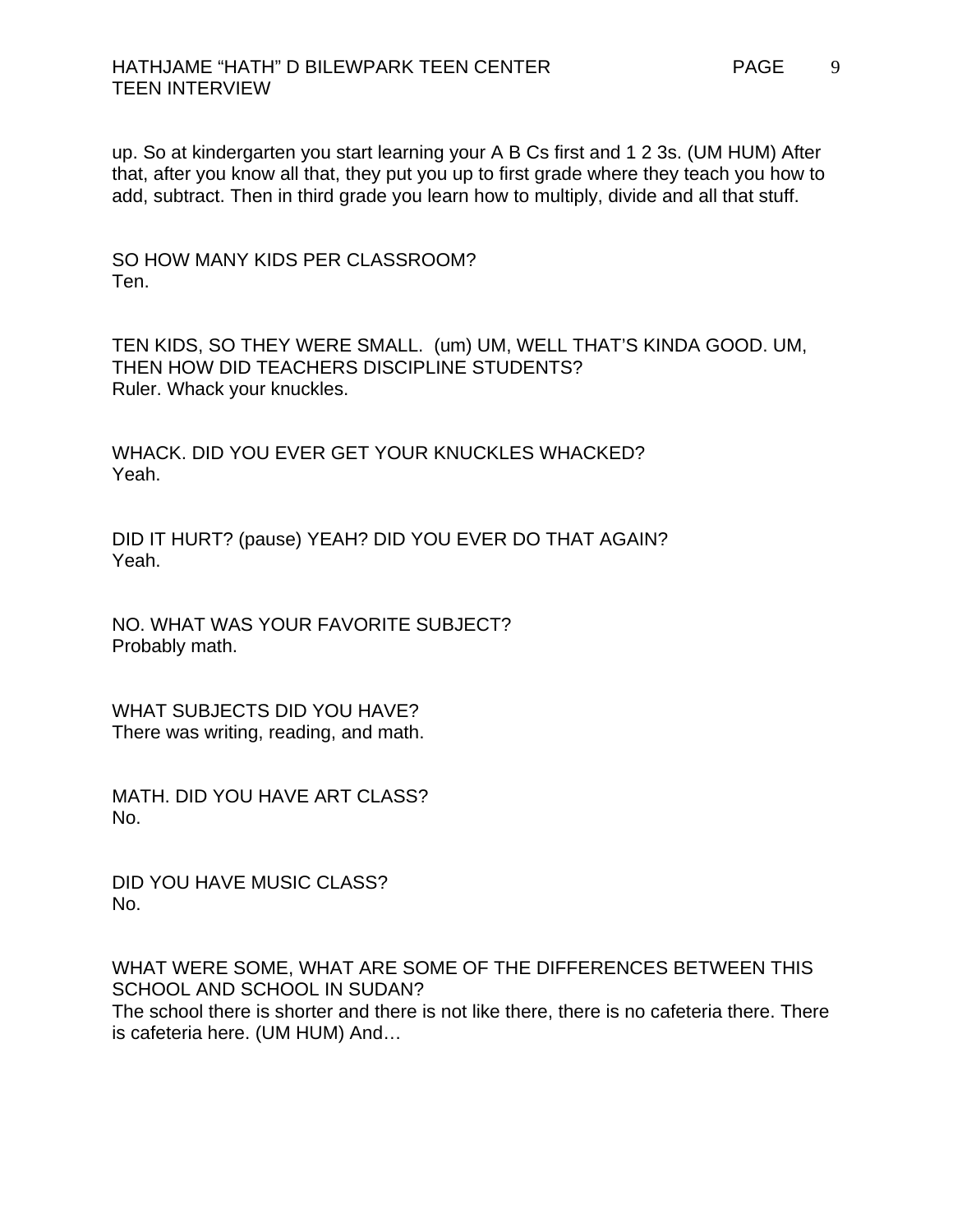#### WHERE WOULD YOU GO TO FAT LUNCH?

We don't eat lunch. You like eat breakfast. Cause it ends at two. So you go home, then you eat lunch. Then you get, go anywhere you want.

THAT'S KINDA NICE. WHAT'S SOME OTHER DIFFERENCES? There is like sidewalks here, there is no sidewalks there. It's all dirt roads. Trucks still come by, but it's just like to chop off trees or something.

YEAH. HOW DID YOU FEEL YOU WERE TREATED WHEN YOU FIRST CAME HERE, WHEN YOU CAME TO DALLAS? OR WAS IT DALLAS, TEXAS THAT YOU WENT TO?

Yeah. It was like hard cause I didn't know any English. They would say something and I wouldn't know what they said so I'd get mad. Just hit somebody or something. It's like that, uh, what's his name? Uh, uh, what's his, I forgot his name. Adal's(?) little brother. (KAK?) Yeah. But he knows English, I didn't know English. So if somebody said something, I just get mad at them.

YEAH, SO IT WAS REALLY HARD. (yeah) IT WAS HARD TO ADJUST. I CAN'T IMAGINE GOING SOMEWHERE AND NOT BEING ABLE TO LIKE TALK TO THEM. It's like two years later then I learned how to speak English. That's when we moved here.

WOW, THAT'S GOTTA BE HARD. UM, WHAT ARE, WHAT ARE SOME THINGS YOU HAD TO CHANGE WHEN YOU MOVED TO AMERICA? Not a lot. Just how we went around. Cause there were cars here. There, we didn't own a car back then. We just own a horse or a cow.

## DI D YOUR PARENTS LEARN HOW TO DRIVE?

Yeah, my dad. Crashed his first car. It was like a red Honda. It was a nice one, like a sport car, and it's dead. (LAUGH)

THAT STINKS. UM, WHAT ARE SOME HOLIDAYS THAT YOU CELEBRATED? DO YOU REMEMBER CELEBRATING HOLIDAYS IN SUDAN? It was like the only, the only holiday we celebrated was Christmas.

CHRISTMAS?! WHAT DID YOU GUYS DO FOR CHRISTMAS? Slept at the church until morning. Then we have like a feat or festival, I forgot.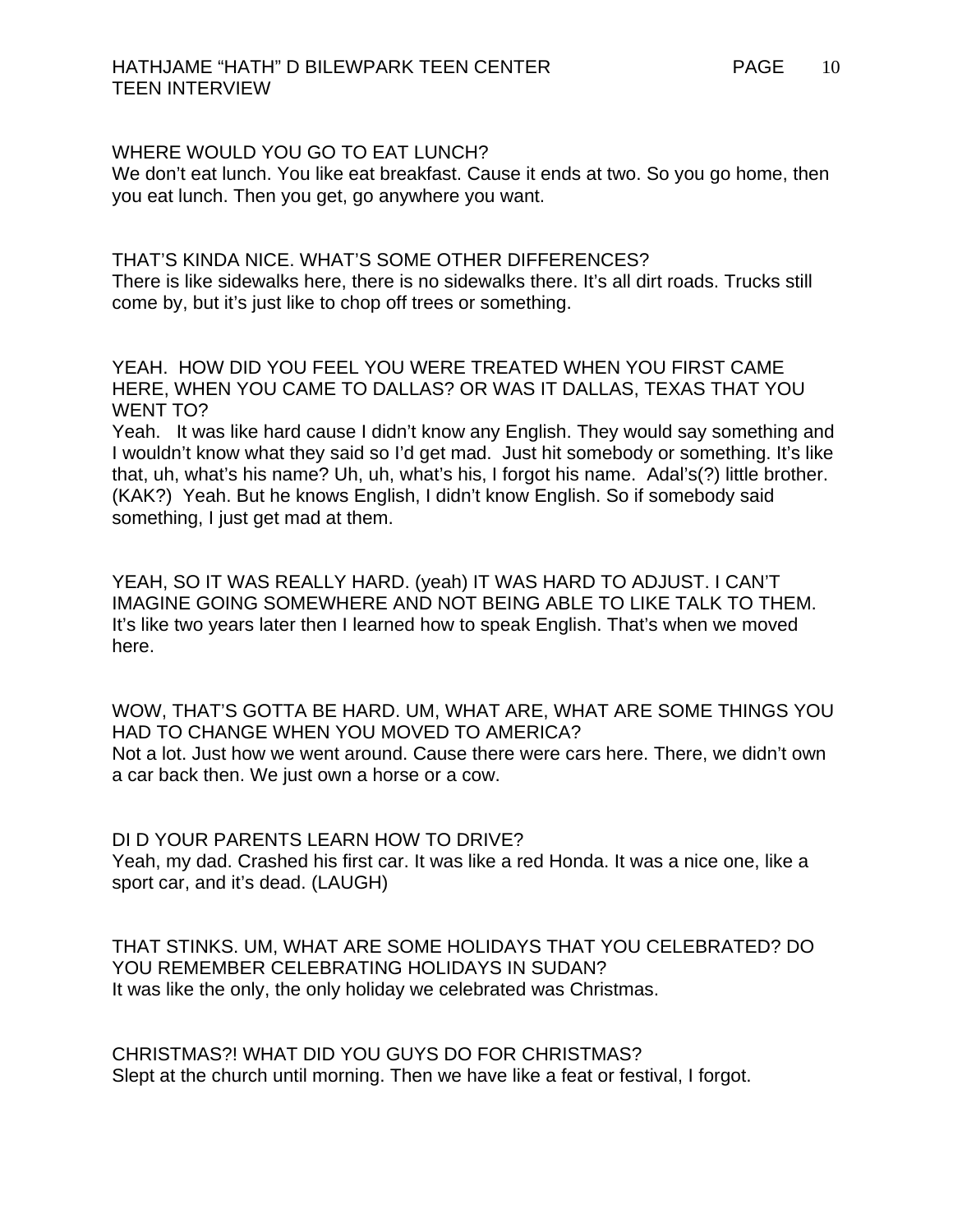YEAH. UM, WHAT HOLIDAYS DO YOU CELEBRATE NOW? Halloween, Christmas, Easter, and Fourth of July.

YOU LIGHT OFF SOME FIREWORKS ON THE FOURTH OF JULY? Yeah.

## DO YOU LIKE THOSE HOLIDAYS?

Mostly the Fourth of July. We do like a lot of fun things. (YEAH) Fire cracker fight, some other things.

HAVE YOU EVER HAD TO TRANSLATE FOR FAMILY MEMBERS? (inaud) like in Texas. My mom wanted to go to an English language learning school. She didn't know how to speak English. I had to translate for the teacher so my mom understand what she was saying, what she, the teacher was saying.

WAS IT HARD? No. Cause I knew English.

DO YOU LIKE TRANSLATING? No.

#### NO?! WHY NOT?

They'll look at you like you know everything, because when you come up to a word you don't know, your mom, they will probably tell you what does that mean, you're like "I don't know" then why are you something else. I forgot.

YEAH. SO THEY EXPECT YOU TO KNOW EVERYTHING. Yeah.

YOU'RE LIKE I DON'T, I DON'T KNOW, I DON'T KNOW. DO YOU SOMETIMES FEEL LIKE YOU LEAD A DOUBLE LIFE? LIKE YOU ARE SUDANESE AT HOME AND YOU'RE AMERICAN AT SCHOOL? DO YOU EVER FEEL LIKE THAT? No.

NO. YOU'RE AMERICAN BOTH OR YOU'RE SUDANESE BOTH? I'm Sudanese both.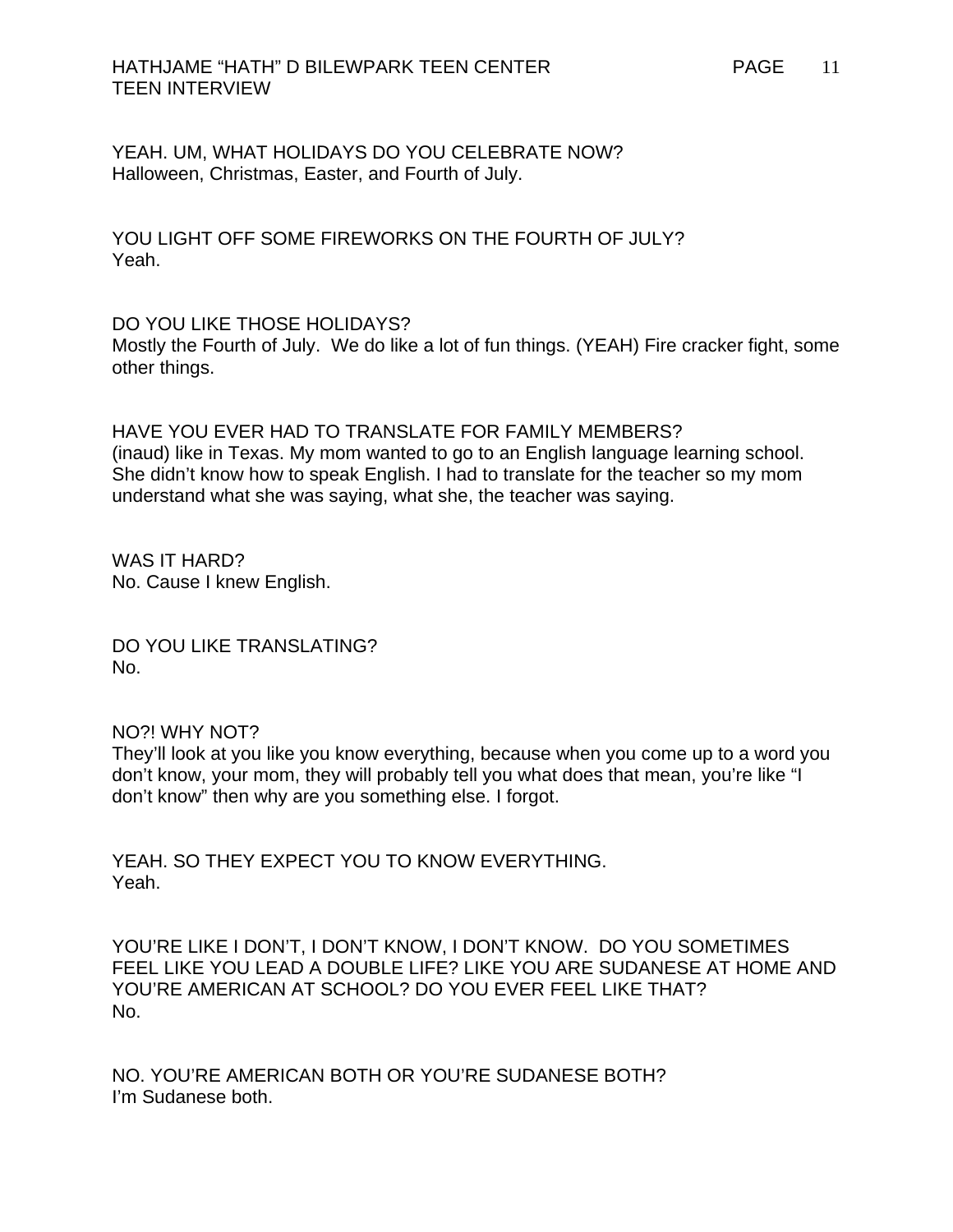SUDANESE. WHAT ARE SOME AMERICAN THINGS THAT YOU DO AT HOME? Eat Chicken. Watch TV.

YOU WATCH TV? (yeah) WHAT'S YOUR FAVORITE SHOW? I just, mostly I watch MTV.

OH YEAH. SO ANYTHING ON MTV. DO YOU LIKE REALITY TV SHOWS ON MTV? Yeah. There is that one show called Making the Band. I don't know was it… (YEAH) That was funny.

UM, SO YOU, YOU DO DO SOME AMERICAN THINGS AT HOME. (yeah) DO YOU DRINK SODA AT HOME? Yeah.

YEAH. UM, HOW DO YOU STAY IN TOUCH WITH PEOPLE IN SUDAN? We have, we go to like this one store, we buy cards that we can talk to our relatives over there, and then send money if they need money.

HOW OFTEN DO YOU GET TO TALK TO FAMILY MEMBERS? Like twice a month. Something like that.

UM, DO THEY EVER ASK YOU ABOUT WHAT IT'S LIKE TO LIVE IN AMERICA? Yeah. They, and they think it's easy here. It's harder here than it is there. Cause there are like a lot of things; taxes, and some other things… Getting a job and all the other stuff. It's boring here.

IT'S BORING HERE! Yeah.

DO YOU TELL THEM IT'S BORING HERE? Yeah.

IT'S NOT AS FUN HERE. CAUSE YOU GET TO PLAY ALL THE TIME THERE, RIGHT?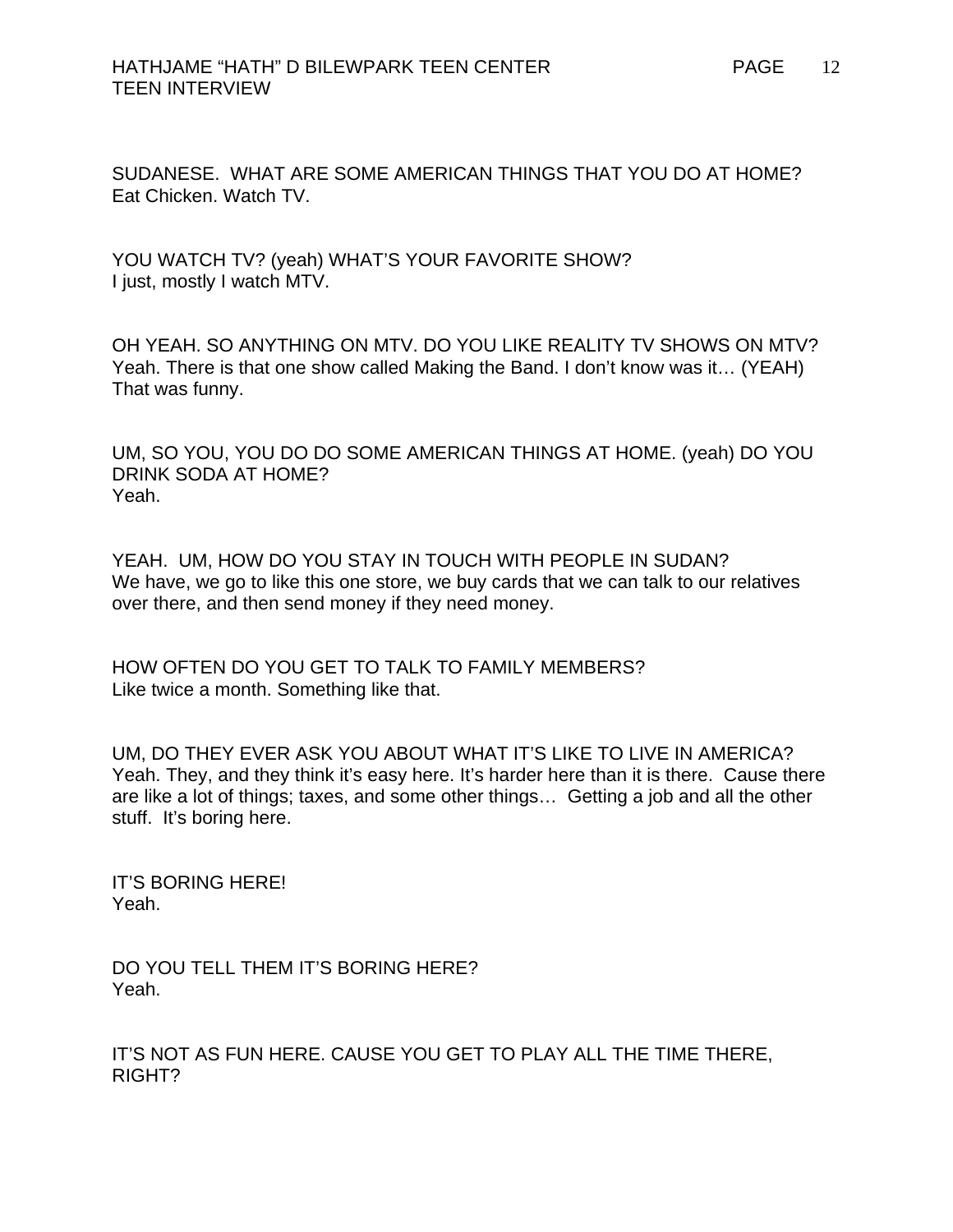## HATHJAME "HATH" D BILEWPARK TEEN CENTER PAGE PAGE TEEN INTERVIEW

Mess around anywhere. I could go anywhere I want there. If I was ten I could have like left home for like a day and come back the other day.

AND THAT WAS OK? Yeah.

#### WOULDN'T THEY WORRY ABOUT YOU?

No. Cause the, I would probably have somebody older with me or me and my older brother.

HUH. It was fun.

ONE TIME WHEN I WAS 18 I WAS GONNA, WAS GONNA STAY OVER NIGHT OUT OF TOWN. WE WENT DOWN OUT OF TOWN. AND MY MOM CALLED US THAT NIGHT TO MAKE SURE THAT WE WERE OK, CAUSE SHE WAS SO WORRIED. I SAID "MOM, STOP".

When I, when I'm done with school, I'll probably like save up \$4,000 and go around the world.

YEAH? Yeah.

THAT WOULD BE A LOT OF FUN. UM, WHAT OTHER STORIES CAN YOU TELL ME ABOUT SUDAN?

Hum… I don't know. They'd like tell weird stories about animals that can talk or there is like folk tales like where animals talk or some transformation and magic stuff.

SO THERE'S LOTS OF STORIES (yeah) LOTS OF STORIES BACK THERE. UM, WHAT OTHER MEMORIES DO YOU HAVE ABOUT SUDAN THAT YOU CAN TELL ME?

It's mostly some, it's always, it's always shining down the sun and wherever you went it's fun, it's always green or grass or there is a plant. Then like in the springtime we would go and pick mangos off the trees. They're like tall so you have to learn how to climb em. It's fun.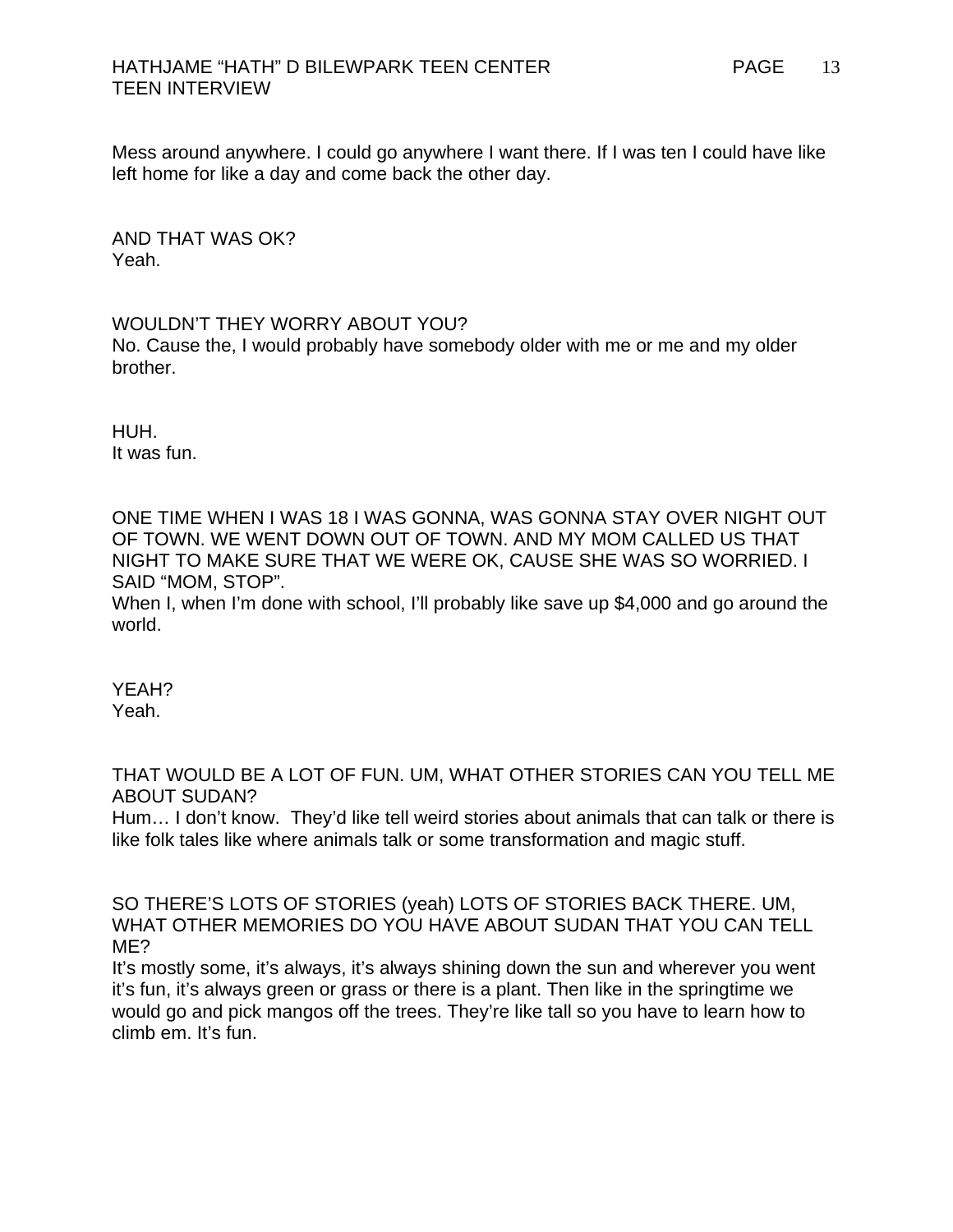UM, WHAT DID YOU THINK ABOUT SNOW WHEN YOU CAME HERE? Cold. I hated it. (SMILE) Uh, first time I touched snow I thought it was something good. My hand started freezing up. I toss it on the ground. I thought I got, I got a frost bite. It's messed up. (LAUGH) I hate shoveling snow off the side walks. Slip and fall. I thought it was like something that happens once in a lifetime or something. I didn't want it to happen again cause I hated snow. (SMILE)

THAT'S FUNNY. CAUSE I GREW UP WITH SNOW ALL MY LIFE AND I HATED SHOVELING IT. BUT SOMETIMES I LIKE IT AND… DO YOU PLAY IN SNOW NOW? Now? Sometimes.

DO YOU LIKE BUILD SNOWMEN AND HAVE SNOWBALL FIGHTS? Snowball fights, yeah.

YEAH. SNOW IS NOT ALL BAD. Um, yeah, it is. (SMILE)

SO HOW WOULD YOU CLIMB THESE TREES? WHAT'S THE TECHNIQUE YOU HAD TO LEARN?

You gotta learn how to climb like grab like the hardest part that you can grab, and then pull yourself up, then grab a branch, keep on going until you just where you want to go.

WOULD YOU DO THAT? Yeah.

EVEN AS A LITTLE KID. Yeah. I was like five when I did that.

NO KIDDING. HOW WOULD YOU, UH, KILL ANIMALS WHEN YOU'D GO HUNTING? My brother showed me how to make a bow and arrow with a stick and a, just a sharp needle or something. We would poke a, we would poke the, the needle into the stick hard so we could get the rope through it. Then tie this needle to it. Then that's how we would make bow and arrows. Just my brother was good at it cause he, you know the sling shots? (UH HUH) Yeah, he's good at that one. He can, he, I don't know how he's good though. He can like shoot a bird in mid-air. He, He, uh, when he was, uh, six or seven, we went, we were going hunting. He saw a bird that he wanted or he wanted as a pet. He try to knock it like on the leg to it'll fall down. He accidentally went too hard, it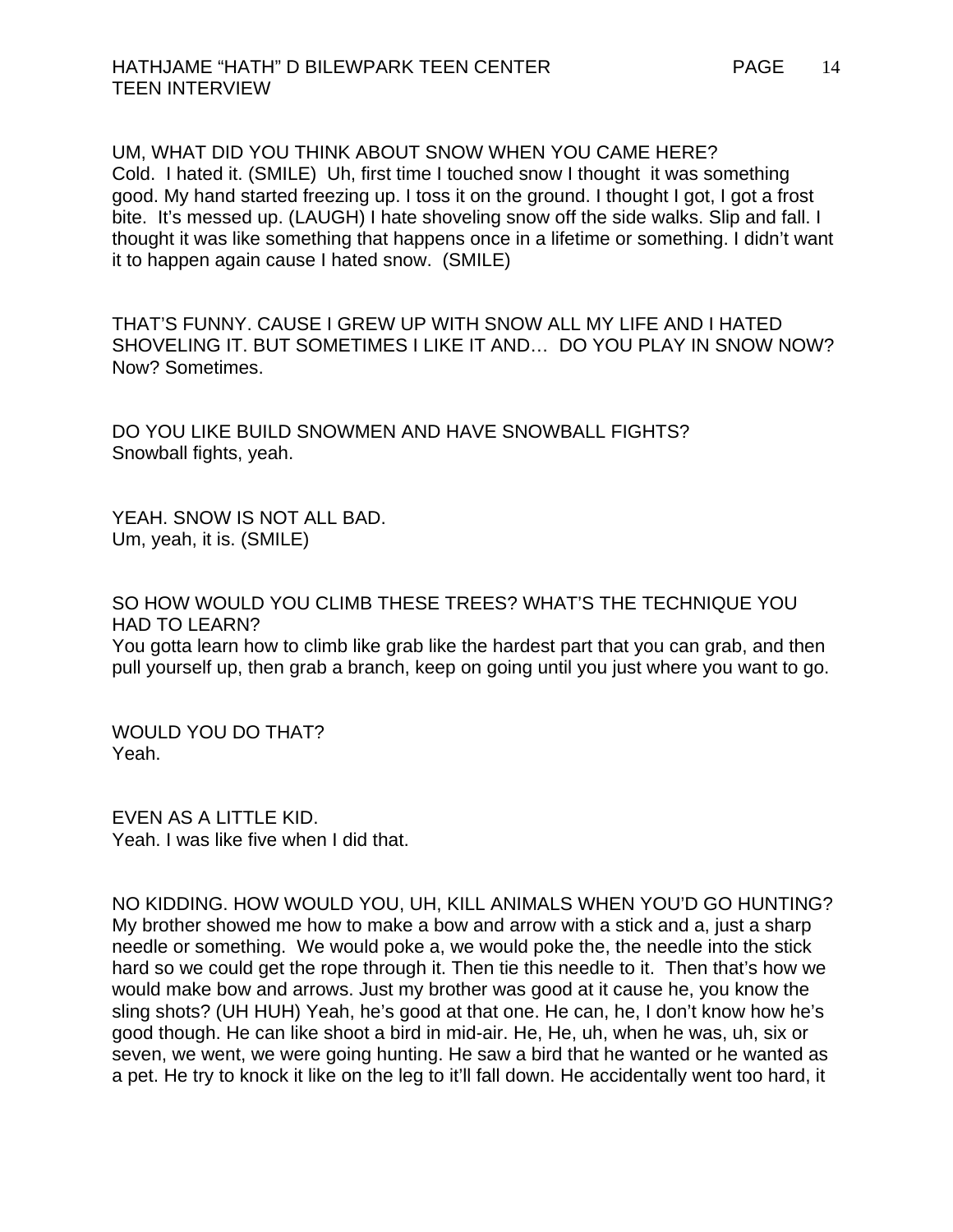## HATHJAME "HATH" D BILEWPARK TEEN CENTER TEEN INTERVIEW

hit on the wing. And he kept that bird as a pet for like in two, two months. Then it died cause it had a broken wing and it couldn't fly.

UM, SO HE, IS HE STILL REALLY GOOD WITH THE SLING SHOT? I don't know. Uh, eh don't have no sling shot no more.

NO. THAT'S TOO BAD. UM, DID YOU GET GOOD WITH THE BOW AND ARROW? No. I was five. I couldn't shoot it straight.

HAVE YOU PRACTICED WITH THE BOW AND ARROW ANYMORE? (pause) NO? WE ACTUALLY DO, WE ACTUALLY DID…. The lacrosse(?)…

YEAH, WE ACTUALLY DID, UH, WE WENT ON A FIELD TRIP AND EVERYBODY GOT A CHANCE TO DO IT. Do a bow and arrow?

UM HUM. I still know how to hold it and (inaud) but I haven't been in it for, for seven years.

YEAH. UM, IF FAMILY MEMBERS WERE COMING OVER HERE TO AMERICA, LIKE YOUR COUSINS…. Oh, my cousin already did.

SO… You know that..

#### SAY SOME OTHER FAMILY MEMBER WHO IS STILL IN SUDAN. WHAT WOULD YOU TELL THEM ABOUT, ABOUT AMERICA?

It's cold. There is a lot of loud noises. There is giant buildings. There are probably like no, there is, they think it's like a small village or something like that. And when they come to this, it's big. Uh, it's giant. (YEAH)

WELL, IS THERE ANYTHING ELSE THAT YOU CAN TELL ME? I don't…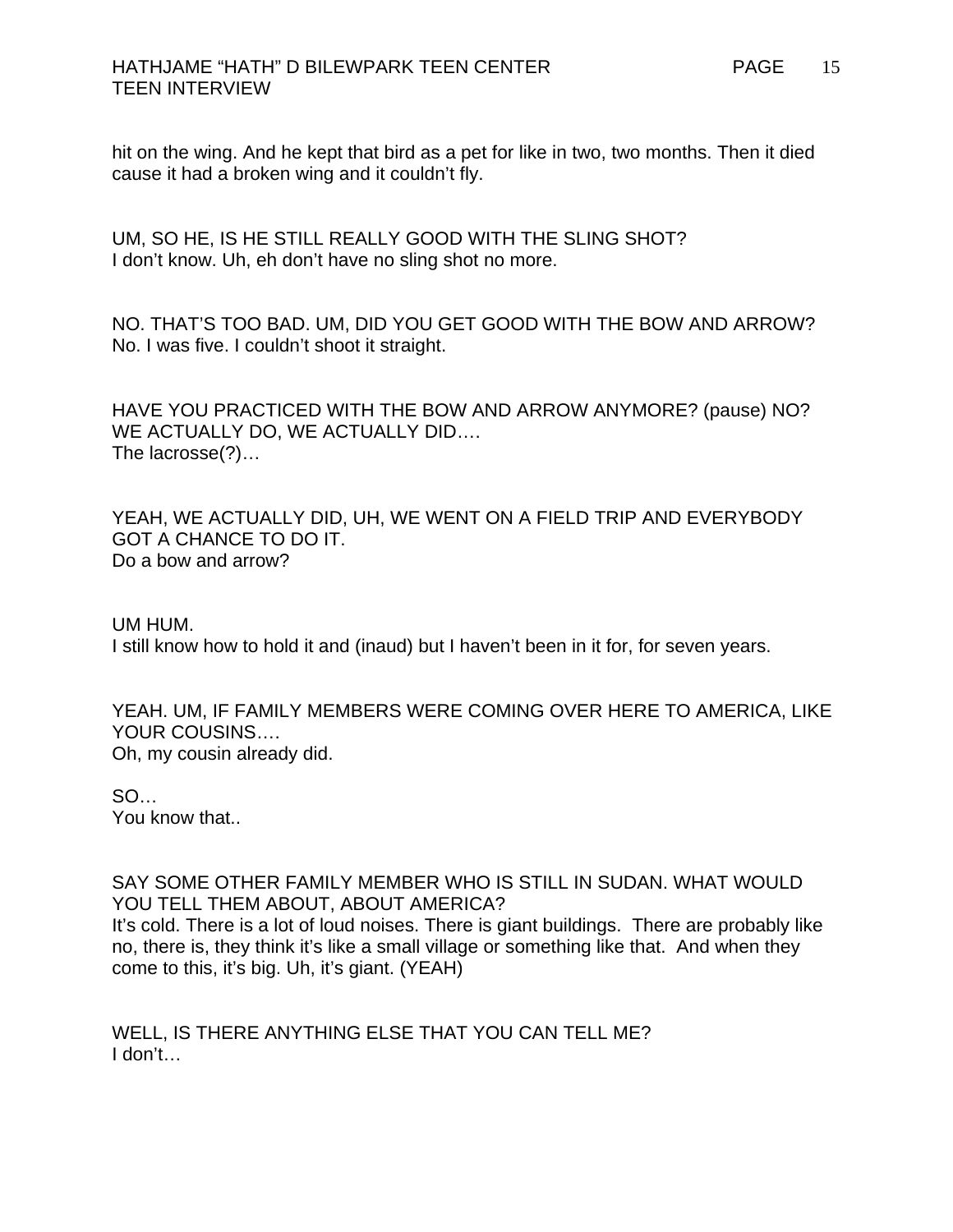ABOUT EITHER LIVING IN THE SUDAN OR COMING OVER HERE, WHAT IT WAS LIKE?

It was like hard for like the first month because we didn't know anything. We didn't know how to work anything cause we try to touch something, we might press wrong thing and break it. Like after three months we learn how to work everything, even the TV and the microwave and all the numbers and stuff. We started to go to like Burger King, that's a first restaurant we went to. I thought, I thought I did something wrong cause they put out the meat and some bread and stuff. I didn't like it the first time, till I got to, to six or seven, then I started liking Burger King.

SO YOU GUYS WOULDN'T EVEN USE LIKE MICROWAVES OR TVS BECAUSE YOU, YOU WERE AFRAID…

We, yeah, we were like what are they or something. They, they still had TVs in Africa, they sell em, but the TVs here are like different cause we have the knobs and stuff. They have buttons and so yeah.

BUT YOU CAN USE THE TV NOW. (yeah) NOW YOU WATCH LOTS OF IT. And the remotes.

UM, SO WHEN YOU GROW UP, WOULD YOU LIKE TO LIVE HERE OR THERE? Probably in the middle, in Australia.

LIVE IN THE MIDDLE. SECRET OPTION C. Yeah.

WHY AUSTRALIA?

It is both American and, uh, Sudan. It is hot there, there is bigger buildings, build-, big buildings there. So I could like live in a part and go to see around, go to the general's and stuff. (YEAH) It's fun.

WELL WHAT ELSE WOULD YOU LIKE TO TELL ME? I don't know.

IS THERE ANYTHING ELSE? NO.